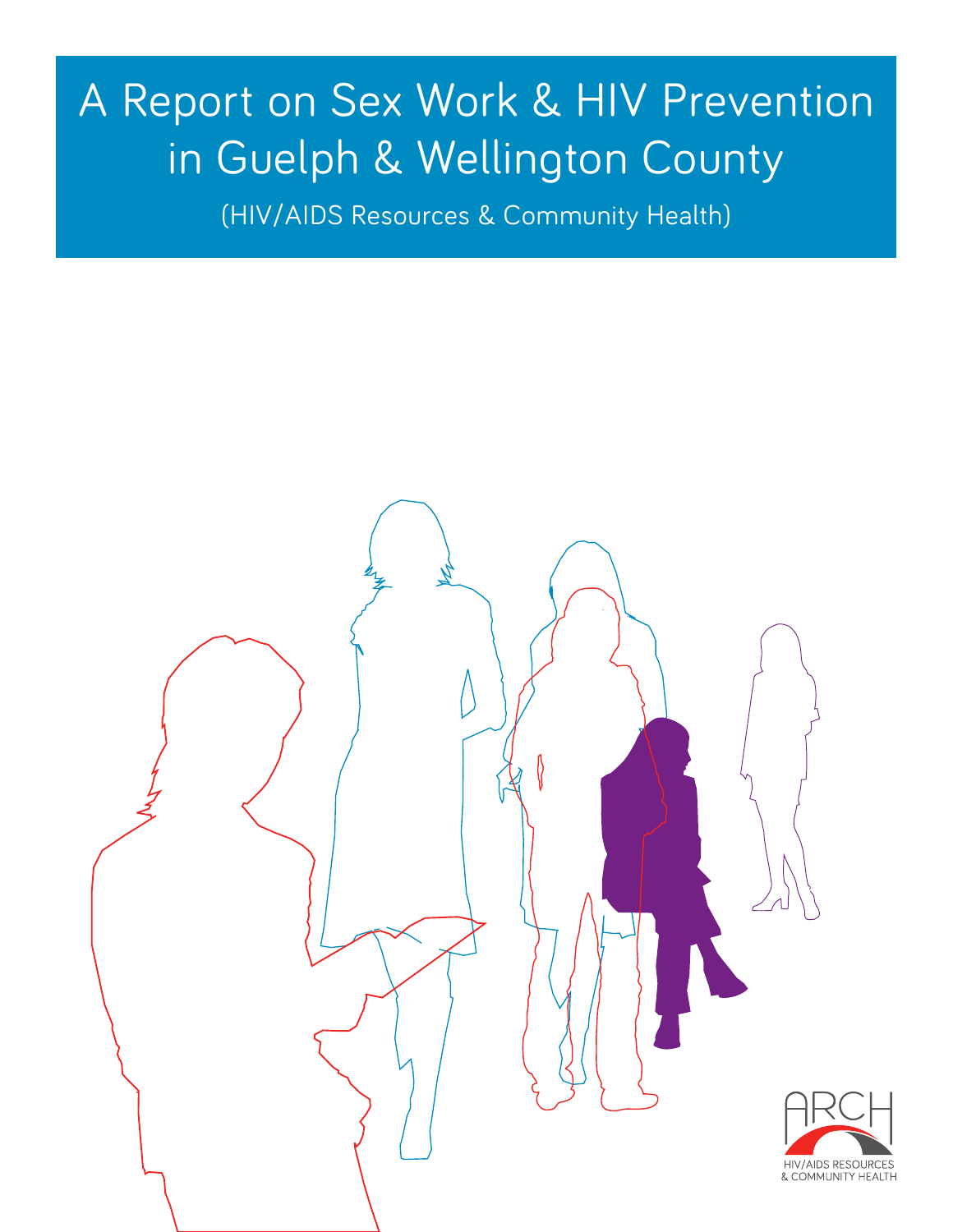# **Contents**

### 3........Goals of this project

Key Findings

### 4................ Barriers and challenges to accessing HIV prevention resources while conducting sex work in Guelph

|                     | 5 Addiction, housing insecurity, and food insecurity<br><b>Addiction &amp; Condom Use</b>            |
|---------------------|------------------------------------------------------------------------------------------------------|
|                     | Housing and/or Food Insecurity & Condom Use                                                          |
|                     | 7 Additional challenges with condom negotiation                                                      |
|                     | Pressure to not use condoms                                                                          |
|                     |                                                                                                      |
|                     | <b>Condom Negotiation in Strip Clubs</b>                                                             |
|                     | <b>Internal Condoms</b>                                                                              |
| 8 Stigma            |                                                                                                      |
|                     | Stigma & addiction, poverty, mental health, HIV or Hepatitis C<br><b>Stigma &amp; Sexual Assault</b> |
|                     | 12 Lack of awareness about sex work                                                                  |
|                     |                                                                                                      |
|                     | 13 Improving programs & services                                                                     |
|                     | 13 Access to condoms & other safer sex or harm reduction supplies                                    |
|                     | 14 Honest conversations between sex workers and service providers                                    |
|                     | 15 New programming ideas                                                                             |
|                     | 15 Support groups & drop-ins                                                                         |
| <b>15 Education</b> |                                                                                                      |
|                     | 16 Outreach in strip clubs                                                                           |
| 17 Peer outreach    |                                                                                                      |
|                     |                                                                                                      |
|                     |                                                                                                      |

18......Conclusions

 **References 19.....................**

**2** | SEX WORK & HIV PREVENTION IN GUELPH & WELLINGTON COUNTY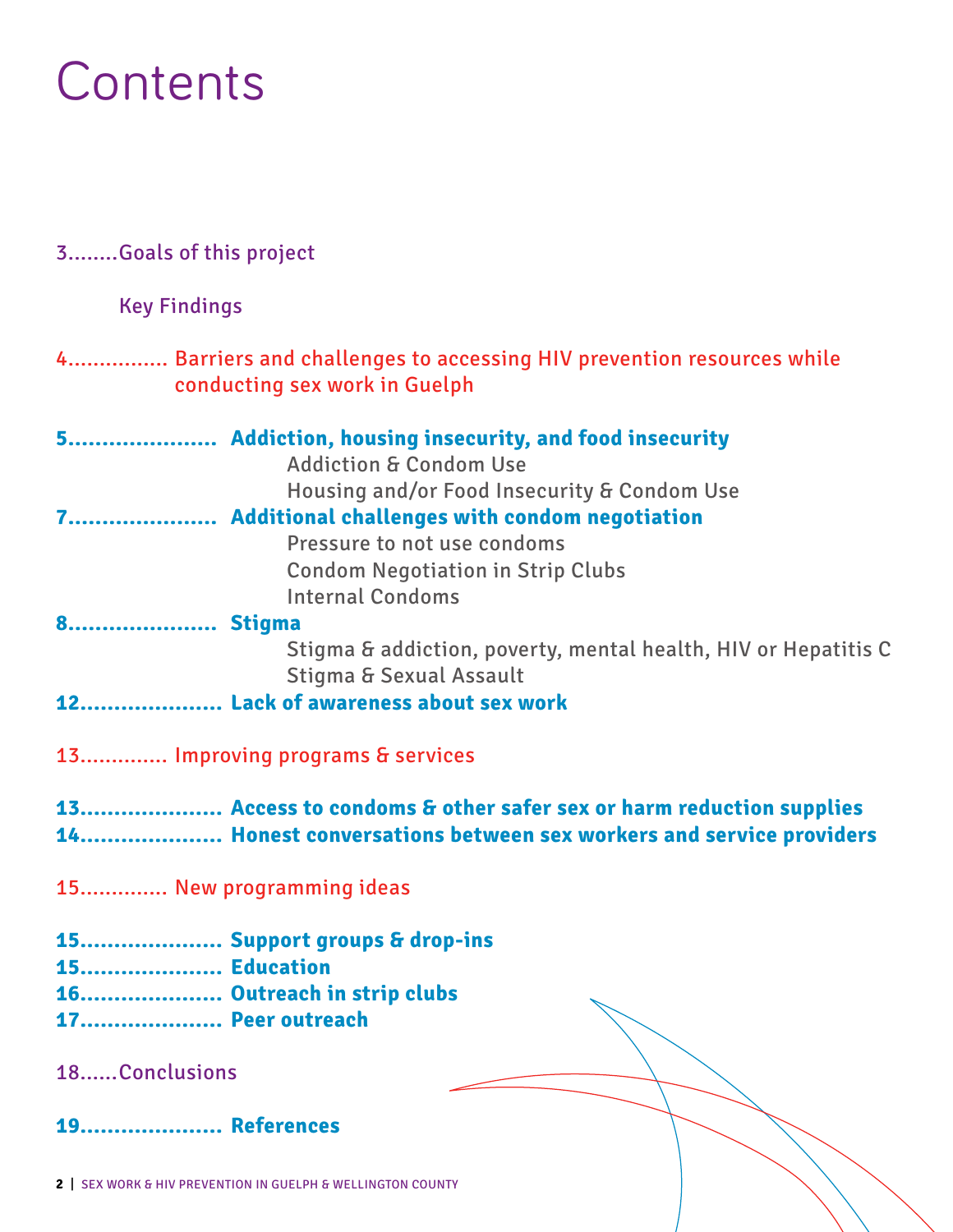# Goals of this project

I n 2014 ARCH conducted twelve face-to-face semi-structured interviews with service providers and women who self-identified as currently or formerly engaging in sex work in Guelph or Wellington County, in order to help identify barriers as well as opportunities for ARCH to improve access and uptake of sexual health and HIV prevention resources in the community. The goal of this project is to help identify some of the needs and barriers as well as opportunities for improved service delivery and new programming ideas that could help meet the HIV prevention needs of sex workers in this community. Its aim is also to identify opportunities for other service providers to create more supportive environments in which to provide sex workers with HIV prevention and sexual health resources. It is hoped that this report will generate dialogue within the community, which can lead to improved connections and collaborations between sex workers and service providers, including ARCH.



**Disclaimer**- some of the content in this report is explicit, including sexual content and strong language.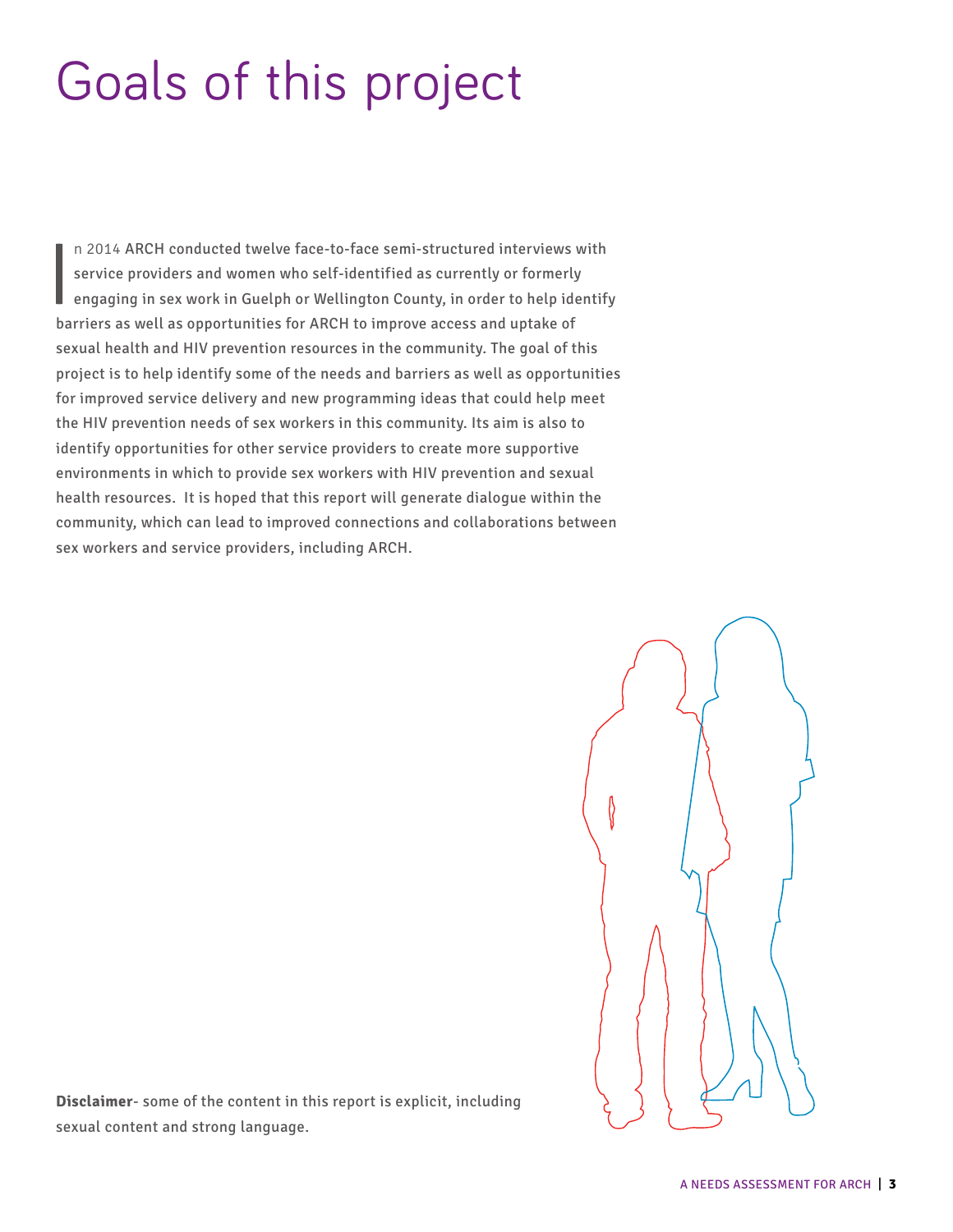# Key Findings

# Barriers and challenges to accessing HIV prevention resources while conducting sex work in Guelph

Answering this question<br>
necessitates knowledge<br>
nect commonly performed Ac necessitates knowledge about how sex work in Guelph is most commonly performed. According to the participants, sex work in Guelph is characterized as being less visible, and while street-based sex work does exist, it was perceived, both by the sex workers and service providers, to be less common than other types of sex work. Participants believed that the majority of sex work in Guelph is conducted through the following means: Strip clubs & massage parlours (including dancing/ giving massages but also through transactional sex that takes place in those venues); sexual exchanges and survival sex based on the need to acquire drugs, food, or housing; and, less frequently, through sex work with regular clients or with peers

from one's own community (such as a drug using community). As well, two service providers reported having clients (including one child) who had been historically trafficked and one person with lived experience reported her own experience of having been historically trafficked. These experiences of trafficking predated the participants' experiences of sex work.

There were several key issues identified in the interviews that were related to the aforementioned types of sex work, which complicate the uptake of, and application of, HIV prevention and sexual health resources. These include addiction, housing insecurity and food insecurity, challenges associated with condom negotiation, and stigma.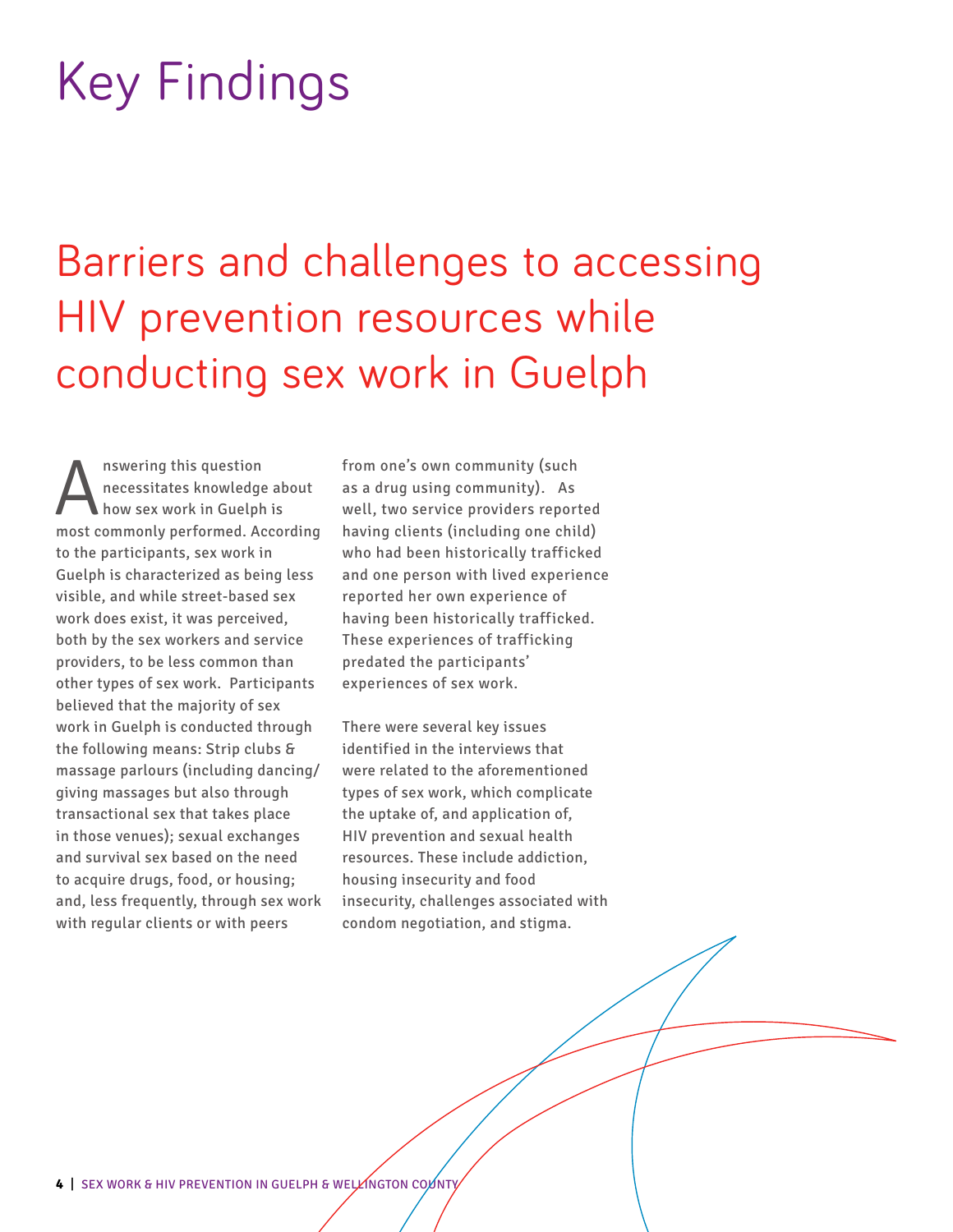**Addiction & Condom Use**<br>The participants (both sex<br>workers and service provide in this survey reported that sex w The participants (both sex workers and service providers) in this survey reported that sex work among women in Guelph is commonly associated with substance use. Most often, sex work was reported as a means to an end (for example to fulfill the need to acquire drugs). However, some of the participants noted that the relationship between sex work and substance use was not always linear:

> **Mind you, too, the population I was working with who were engaged [in sex work], nine times out of ten they were high when they were engaging. And it's that chicken or the egg, do they get high to do it or they do it to get high, it's hard to say. They're kind of interconnected. [P9, Service Provider]**

**One of the women I worked with here, that's [sex work is] how she went through school. And then dropped out because it came to drugs. So she had a very clear idea, I'm going to do this so I can pay my tuition, but then she felt so ashamed of herself that in order to do it she started injecting Oxy and then that just took everything over. [P9, Service Provider]**

**There are girls out there right now who are using this as a means to fulfilling an addiction, or they're a means to– I mean, I have a business degree, I went to school– I mean, it fulfilled me through many phases of my life, through addiction, it filled my needs through all of these things, so there's many other women and many other faces of what it's fulfilling. [P7, Person with lived experience]**

**"**

For the participants, the role of substance use is relevant to the topic of HIV prevention and sexual health, because it can interfere with the sex worker's ability to negotiate condom use.

> **I think bargaining to use condoms is a huge one. Especially when they are sick, like dope sick. Because they're sick and they're gonna screw for drugs no matter what. And then if the john doesn't want to wear a condom, they're also going to do it because they're sick. So I think that's a huge one. [P10, Service Provider]**

I'm sure it's probably a lot easier [for johns] to manipulate girls my age, especially when you're addicted to something, "well, I'm not going to give you it [the drug] unless you do it". Like, "oh fuck I don't want to, but y'know I want that [drug]". **"** 

[P6, Person with lived experience]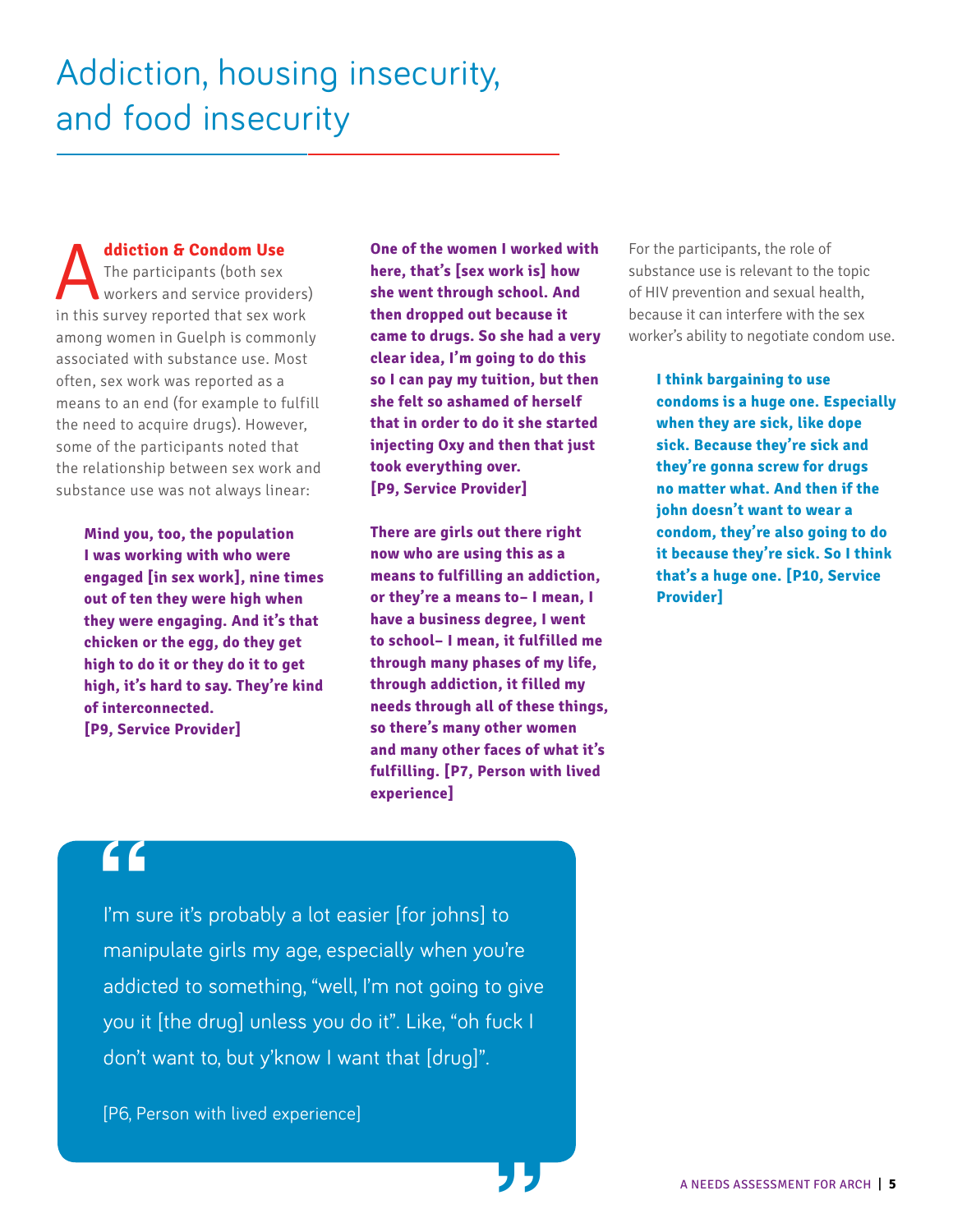### **Housing and/or Food Insecurity & Condom Use**

The need to acquire housing or food was also frequently mentioned. Sex workers and service providers both described arrangements where a woman agrees to provide sex (and sometimes rough sex, frequent sex, or condomless sex) in exchange for housing or temporary shelter. The pressing need to access housing or food can act as incentive to consent to condomless sex. It was reported, from multiple participants, that condomless sex pays better, which is of considerable significance when the sex worker is in urgent need of food or housing:

**f**<br> **1** it's just li<br>
obstacle It's just like, one more obstacle to think about in terms of like access to housing. I just remember one person I support that was dancing and she thought her landlord came in. And she was like, "now I'm going to be outed and now I'm going to get evicted."

[P5, Service Provider]

Service providers cited challenges with accessing food in the community, including limited availability, as well as stigma and poor treatment when attempting to access certain services. Service providers also cited the urgent need for affordable housing in Guelph in Wellington County, referring to the long waiting times (the average wait time is 3-9 years for a social housing unit in Guelph & Wellington County, depending on the particular needs of the individual) (Grodzinski, E., Londerville, J., and Sutherns, R., 2013). Ironically, two service providers reported that the experience of engaging in sex work could act as a barrier to housing, creating a catch-22. One service provider, below, describes just one example of how stigma can affect access to housing:

I think there are financial benefits to not wearing condoms, you get paid more, and if you're somebody who doesn't have a place to live, well that is incentive not to. **1**<br>
I think th<br>
condoms

[P5, Service Provider]

**"**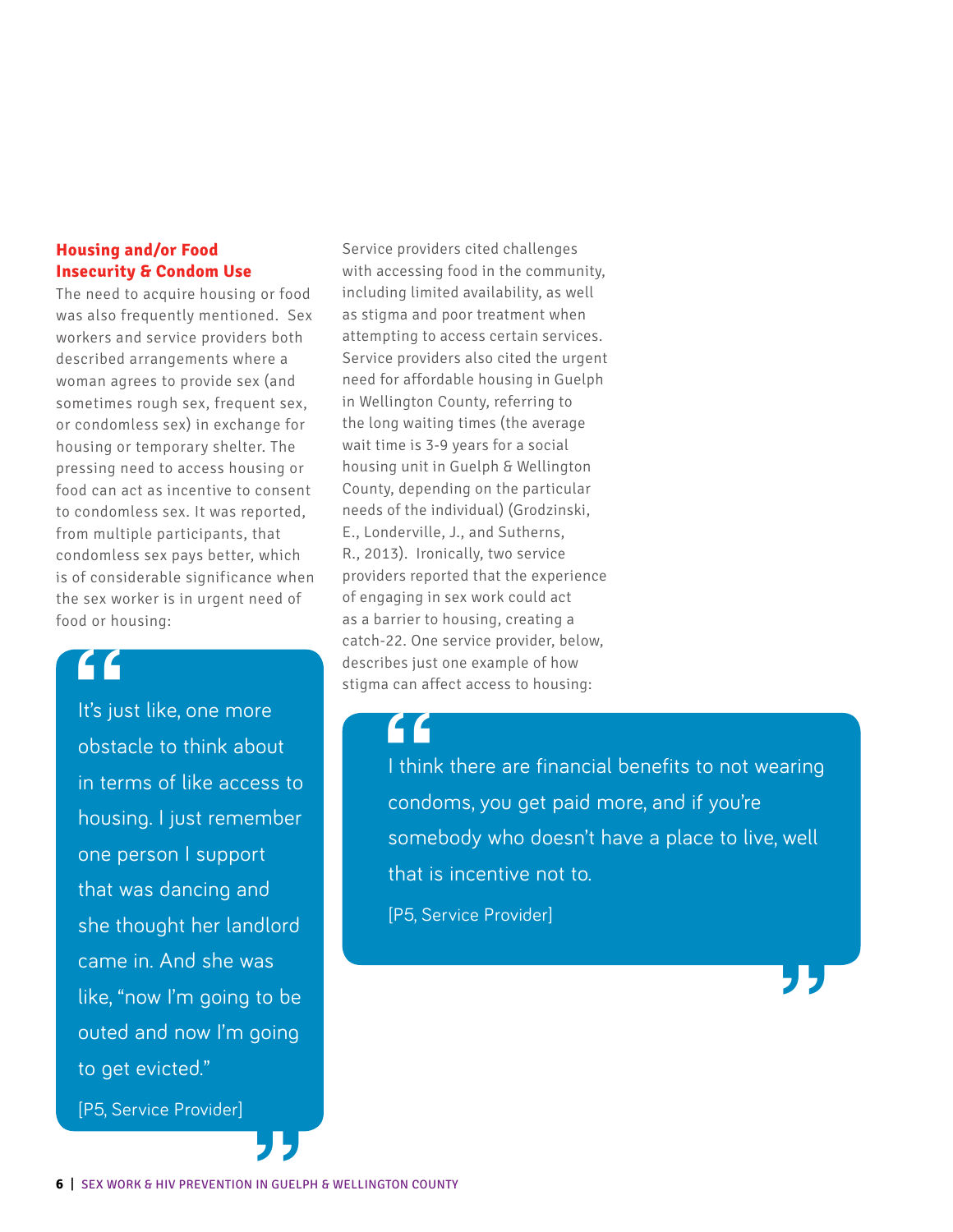$\overline{\mathbf{I}}$ n addition to addiction, housing insecurity and food insecurity which can each act as an incentive to participate in condomless sex, the respondents reported other challenges in the negotiation of condom use. However, it should first be noted that two respondents with lived experience reported that they consistently use a condom when engaging in sex work, despite receiving pressure not to:

**Well and that's the thing too, because there's pressure too, like when you're on a call, well just do, just suck my dick. And it's like, well, oh. You know. I'm a 19-year-old girl and you're a disgusting old man and you smell funny. So it's, for me it's that cover, that protection piece not only for the sexual, but that wall between me and you kind of thing, yeah. [P7, Person with lived experience]**

### **Pressure to not use condoms**

However, it was frequently noted that men, and male youth, often do not want to use condoms. As was stated earlier, johns may also charge the sex worker for using a condom, or, besides offering more money, may offer other extras (an additional pill or a meal, for example.) In other situations, coercion (physical assault or verbal manipulation) may be used.

> **I remember talking with one client in particular who mostly didn't [wear condoms while engaging in sex work]. And we did a lot of work around the benefits of using condoms and where she could get them, which was also minimal. I did a lot of work with her around that because for her she got paid more money or she'd get an extra pill if she didn't. [P9, service provider]**

### **Condom Negotiation in Strip Clubs**

Condom negotiation is particularly difficult in strip clubs, where dancers are reportedly not allowed to carry condoms or bring them into the club, for fear that they might be used as evidence of prostitution (and therefore become a liability to the business.) This is an example of how the criminal

laws surrounding prostitution can interfere with the ability of sex workers to negotiate and protect their sexual health. This problem was mentioned several times by sex workers as well as service providers:

> **They talked about how in the dancing world some of the places you can't have that stuff there, and it's not– because then it makes the club look bad, things like that. But customers will charge, like will make them pay off their price to use that. So they [the johns] are the ones that can carry that on them, but the girls can't. [P4, Person with lived experience]**

**The stories that I heard about condoms in the strip club, were just awful. Like johns charging sex workers like \$40 for a condom, which makes sense from the point of the stripper because she's going to make \$300 with that condom. But, still. You know? [P2, Person with lived experience]**

### **Internal Condoms**

Two sex workers suggested that internal condoms ("female" condoms) can be used as an alternative, which can help to "take the power" back in

negotiating condom use. However, internal condoms are also not without their problems.

> **[With the female condom] just the control that gets kind of taken back. Like they [the john] don't have to put on a condom, you don't even really need to have a conversation about it. You know, [but] I guess if they're sober they're probably going to notice. [P6, Person with lived experience]**

**I would even talk to some women around the female condom, but everybody hates it. I've never met one single person that was like "that was awesome!" [P9, service provider.]**

While successful condom negotiation is possible as evidenced by some of the sex workers above who maintain their preference and insistence in condoms with clients, those most vulnerable are women who are in urgent need of food, housing, drugs or money, and/or are performing sex work in venues in which they are prevented from carrying the condom themselves.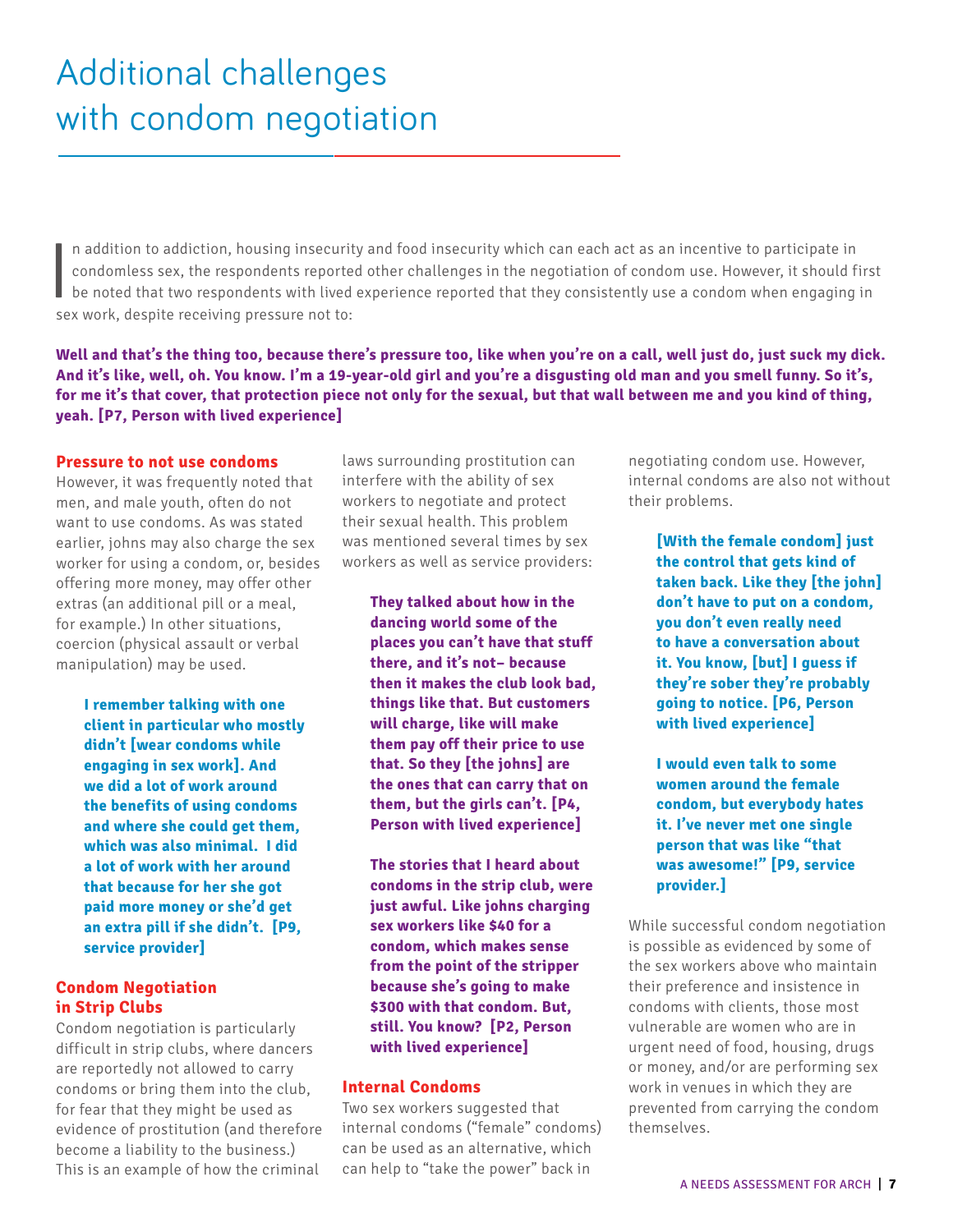## Stigma

Stigma among service providers was a dominant theme in the interviews<br>with both sex workers and service providers. When asked about their<br>experiences in accessing other services related to sexual health or other<br>prods, bot with both sex workers and service providers. When asked about their experiences in accessing other services related to sexual health or other needs, both the sex workers and service providers reported experiencing stigma (service providers experienced stigma when accompanying a client). Stigma was reported as being experienced among triage staff, first responders, nurses, doctors, police, and various service providers. Stigma was frequently experienced by clients who were attempting to access social services (including housing, food and financial services) as well as health care. Stigma was related not only to experience of sex work, but also HIV, Hepatitis C, poverty, addictions and mental health. Stigma was reported as a barrier to honest conversations with service providers, and was also a barrier to discussing sexual health matters with peers, accessing condoms, and sexual assault reporting.

Sex workers reported stigma experienced in the hospital as detrimental to accessing emergency health care. One participant reported that she, and others she knew, would risk death before entering the hospital:

> **People off the street that need to get health care, that are refusing to go in, and then they end up on death's doorstep with these infections and some of them die because they're too afraid to access the health care because they know they're going to be judged! That's it? That's the reason they died? Yeah! I can tell you two people right now that are dead. That I know for a matter of fact, did not go to the hospital because they were too scared. [P1, person with lived experience]**

Service providers also felt the presence of stigma, in the hospital and other health care or social service environments in Guelph:

**I've walked into places and felt that they think my role my job is not important, that really I'm just nothing. And then I think about wow, what must they be thinking about my client, they must think my client is nothing. They just think my job is unimportant and is scut work. But they think my– this person here is not even a person, that sort of thing. [P5, service provider]**

Experiences of being judged or stigmatized often shut down or prevented honest conversations from taking place about important subjects relating to health and wellbeing. One negative experience can pose barriers to accessing future mental or physical health care.

**Like yes, I'm needing help. Just for myself I know I had to see some help, like I went to, like I guess [name of counseling agency] for my own mental health. It was– and I needed to spill the beans just for my own mental health, and it was very stigmatized. I could really tell the woman was almost scared of me when I kind of spilled the**  beans. **J.** was really fearful of **my surroundings and so that's why I wanted to, you know, get some counseling around that. And when I told the girl at the counseling about that [my experience with trafficking], she was really like, she didn't know what to say, like you know, she was almost scared of me like, "This really happens? Like, we're in Canada. You got sold?"**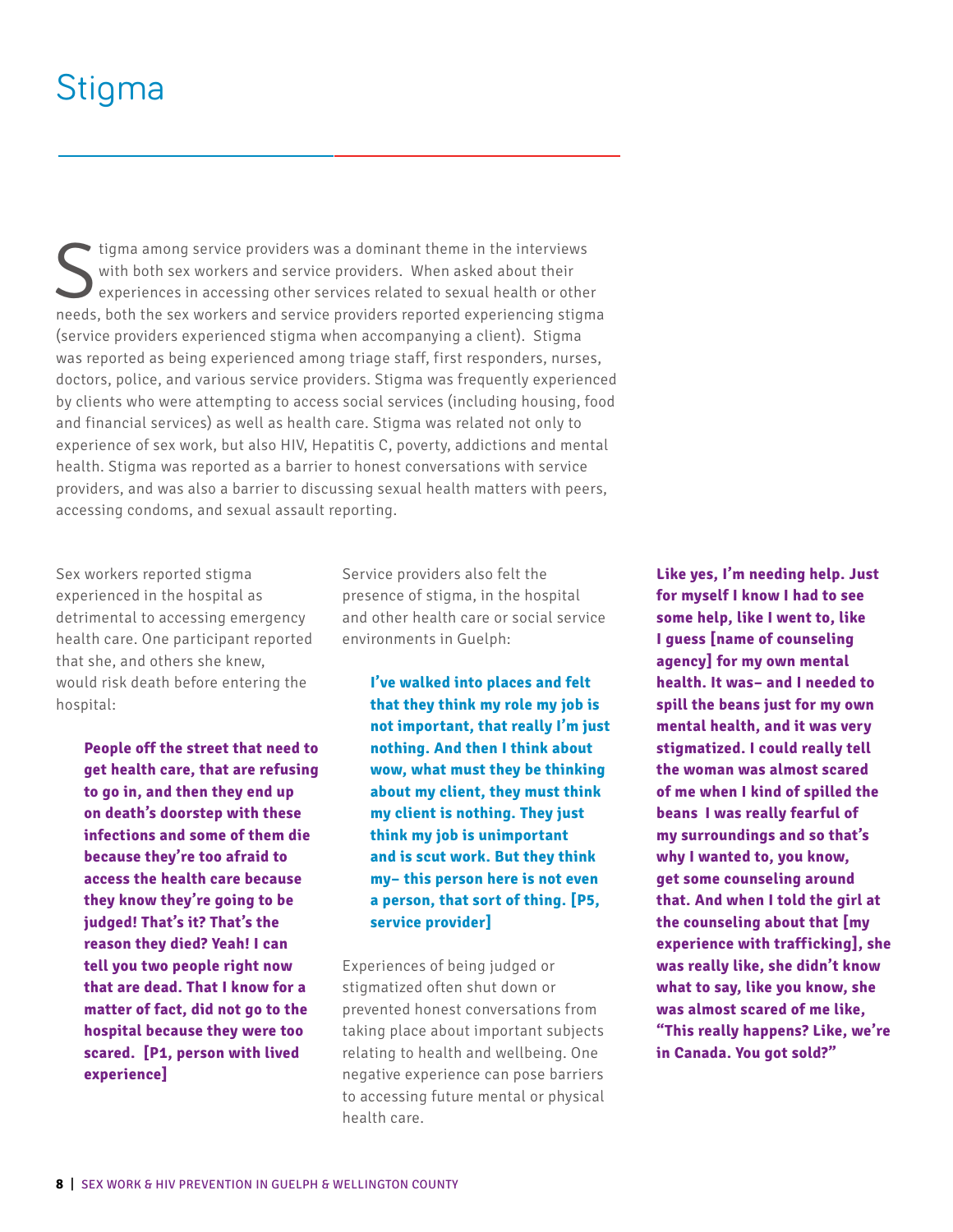**I: Yeah, and so that wasn't very helpful, then.**

### **P: No. I never spoke of it again. [P7, person with lived experience]**

Not only did the above participant never speak of her experiences with human trafficking again, she also avoided having conversations with a doctor about her sexual health:

> **I obviously have, you know, been tested a lot for diseases and things like that. I had– I had, y'know receive– I had contracted chlamydia and different things like that, and so I had to have treatment for things like that. And so I just don't say anything, I never said anything, it was just, you know give me the pills.**

**I: Right. And from– Do you remember where you went for that?**

**P: It was always just sexual health clinics, and the ER. Go in, get the pills, poke at me, and** 

### **then you just leave. Don't say anything. [P7, person with lived experience]**

### **Stigma & addiction, poverty, mental health, HIV or Hepatitis C**

Stigma was reported as being directly related to sex work, but also inter-related factors such as addiction, poverty, mental health, HIV or Hepatitis C status. Stigma – experienced for any of these reasons – was a barrier to honest conversations and, as is reported, prevents the sustainable, meaningful resolution of mental or physical health problems:

> **I had a nurse come into my room with a full gown on, a full face mask and gloves up to here, like in the 80s! Straight from the 80's and we're talking 2012! ...and I'm like "what are you doing!? What are you doing? Do you think I can give you HIV? Do you seriously think that if I spit on you you're going to get HIV? Because that's what you're giving to me -that's the impression you're giving to me and what am I going to do? I'm going to close down. I'm not**

**going to say shit. [P1, Person with lived experience.]**

**I think also the shame. Lots of people would go to a doctor, but they're not going to tell them [about their experience of sex work]. So, it's all about building that safe space and having that rapport. And it takes time to do that, and we're not really, our systems aren't designed to allow for that time. So I think a lot of people fall through those cracks and don't get the service that they need [P9, service provider]**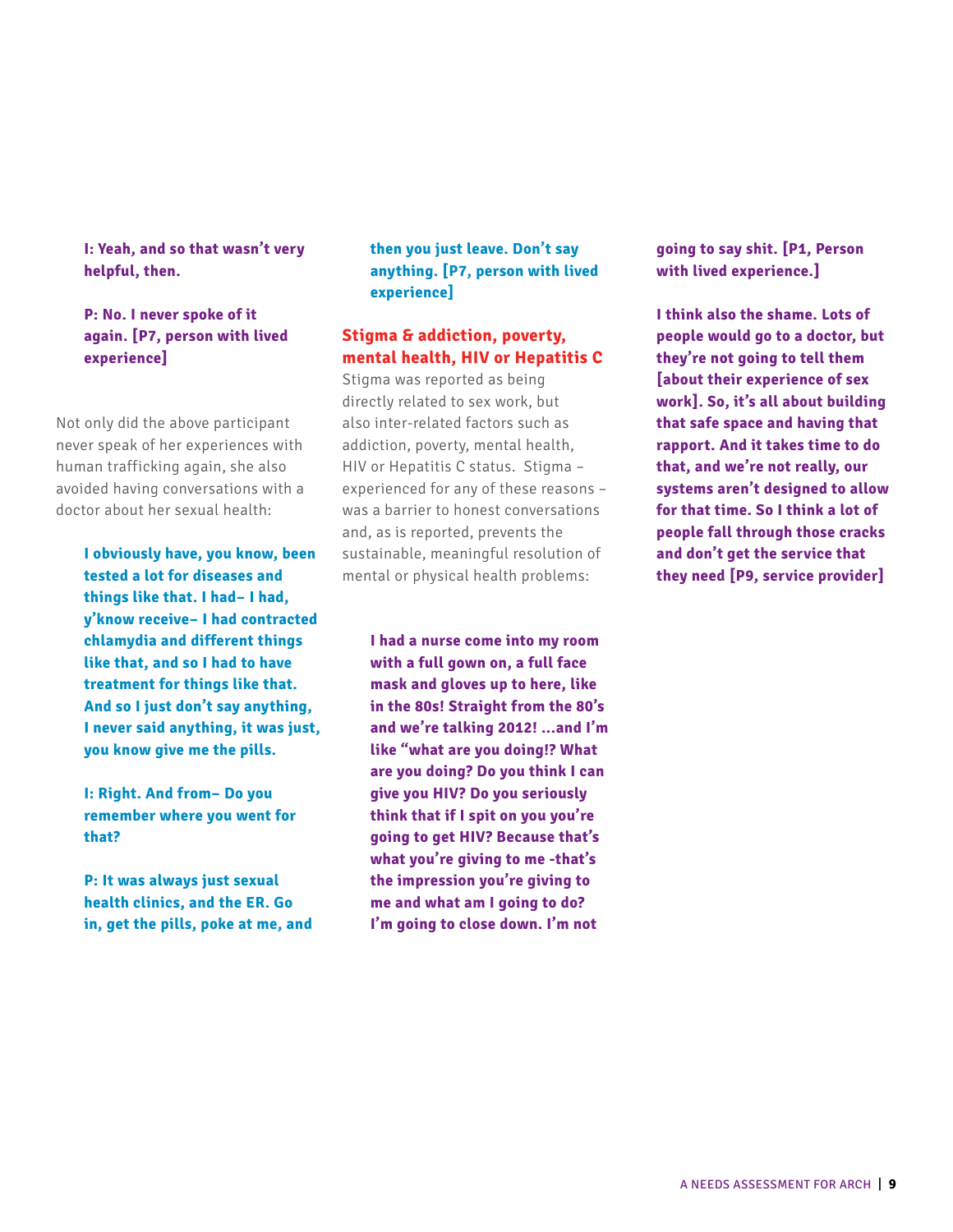The experience of stigma seems to present a barrier to the uptake of various resources within the community. The participant below noted that reducing stigma in the hospital could also help to create accessibility and improve uptake of resources elsewhere in the community:

> **If people could go there, [to the hospital], things would be better here. And you know what? They might even access the mental health clinic downtown a little bit more. They might access ACG [ARCH] a little bit more. [P1, Person with lived experience.]**

In addition to the experience of stigma among social service workers and health care providers, the participants with lived experience also discussed their experience with stigma among peer groups, among fellow sex workers, from johns, and others within the community, such as the drug using community.

**The hardest thing was being stigmatized. I always had to have a hidden life. I still have to have a hidden life. Wear, have multiple masks. I don't know. I think that people are constantly putting you down. From the guy that's there telling you you're a piece of shit because you're doing it, but you're going to do it anyway because it's servicing me, I'm going to put you at risk and you're a piece of shit for doing it for me, to somebody finding out in your circle and telling you you're a piece of shit for doing it. [P7, person with lived experience]**

**I think people are so…like it's just so much stigma right? But I think even people who think progressively still think that being a sex worker is like being a disease ridden, home-wrecker or something. [P2, person with lived experience.]**

These experiences of stigma can, in some cases, prevent open and honest conversations about sexual health and HIV risk with peers. Stigma can also cultivate myths about who is at risk or inhibit one's awareness of risk:

**I think sex work is so stigmatized that I think people who are engaging in sex work would sort of even lie to themselves. Or not even consider the fact that they're doing sex work. So they wouldn't think something like "oh, I'm a sex worker. I should probably get tested every 3 months or whatever. [P2, person with lived experience]**

### **Stigma & Sexual Assault**

Stigma also created significant barriers to reporting sexual assaults. Service providers reported that, while clients do disclose their experience with sexual assault, they are disclosed in a historical context, and that immediate reporting of assaults does not occur, partly due to stigma and fear of judgment or shame. The participants below explain the complications of reporting a sexual assault: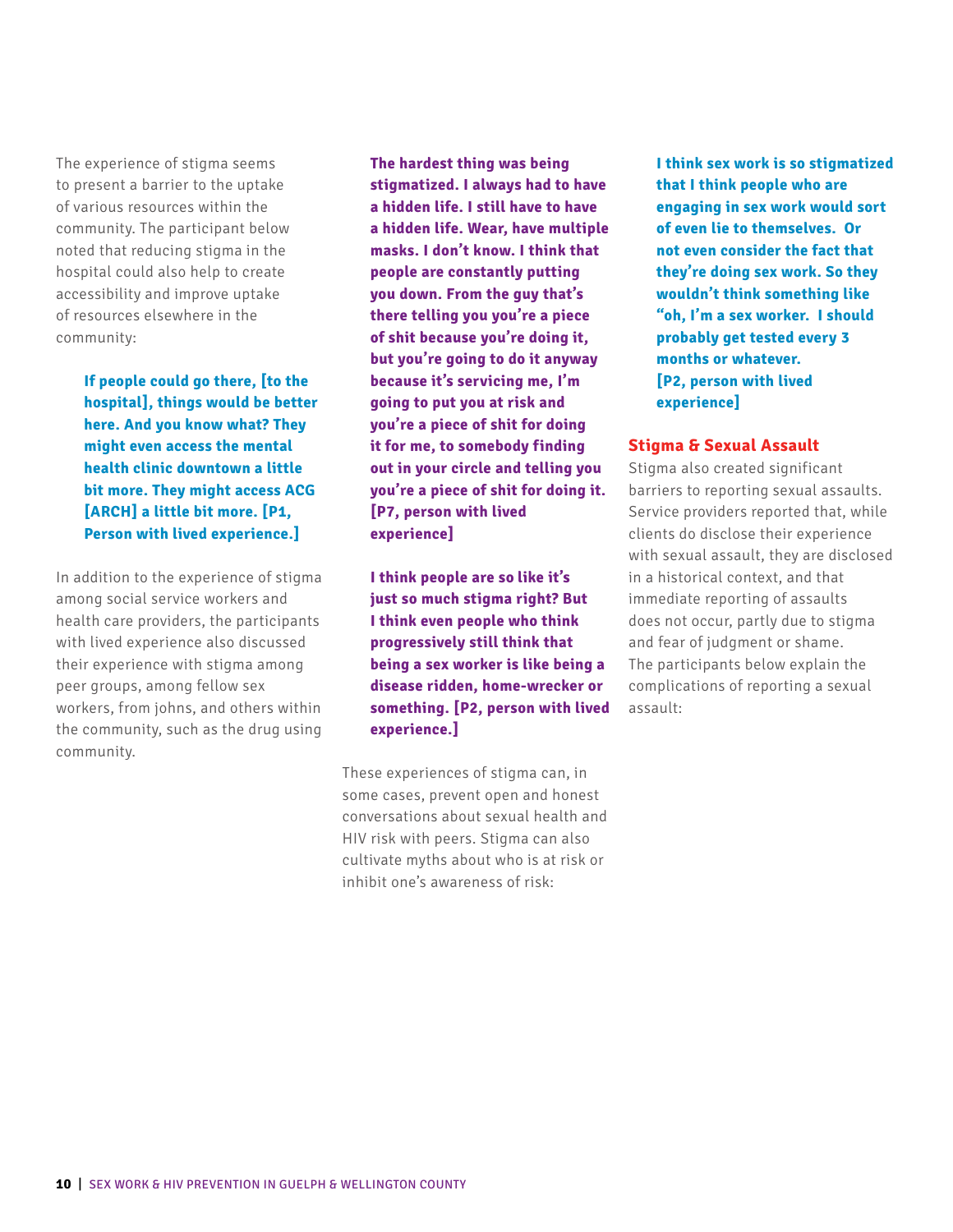**A woman isn't able to talk about it for quite some time after, for lots of different reasons. Shame, feeling that they shouldn't have been in that situation so they, you know, gave consent, or they kind of deserved it, or that's what sex workers deserve. That's been my experience, where they talk about it after the fact. [P5, Service provider]**

**And if you are assaulted, like I feel like that's probably a big thing of like, what are you going to do if you get assaulted? Are you going to go to the police station andsay "I'm a prostitute and I got assaulted"?** 

**Are you going to go to the hospital? Well, that's one of the biggest things for really anywhere in the world for sex work. I feel like again, because we're a smaller city– Like I can't imagine walking into the** 

**police station or the hospital and trying to explain that. And probably just lying and not saying that I was in sex work, and then there's all the questions of how the fuck did you end up in this situation, and– I guess just, yeah, trying to bring the stigma down. [P6, person with lived experience.]**

**[The assault was not reported] because it was in a hotel room and she went there, and so she felt that was consensual enough, so she was stuck there. So she never reported anything. It was more dealing with following up on health care problems, and there were several. [P5, service provider]** 

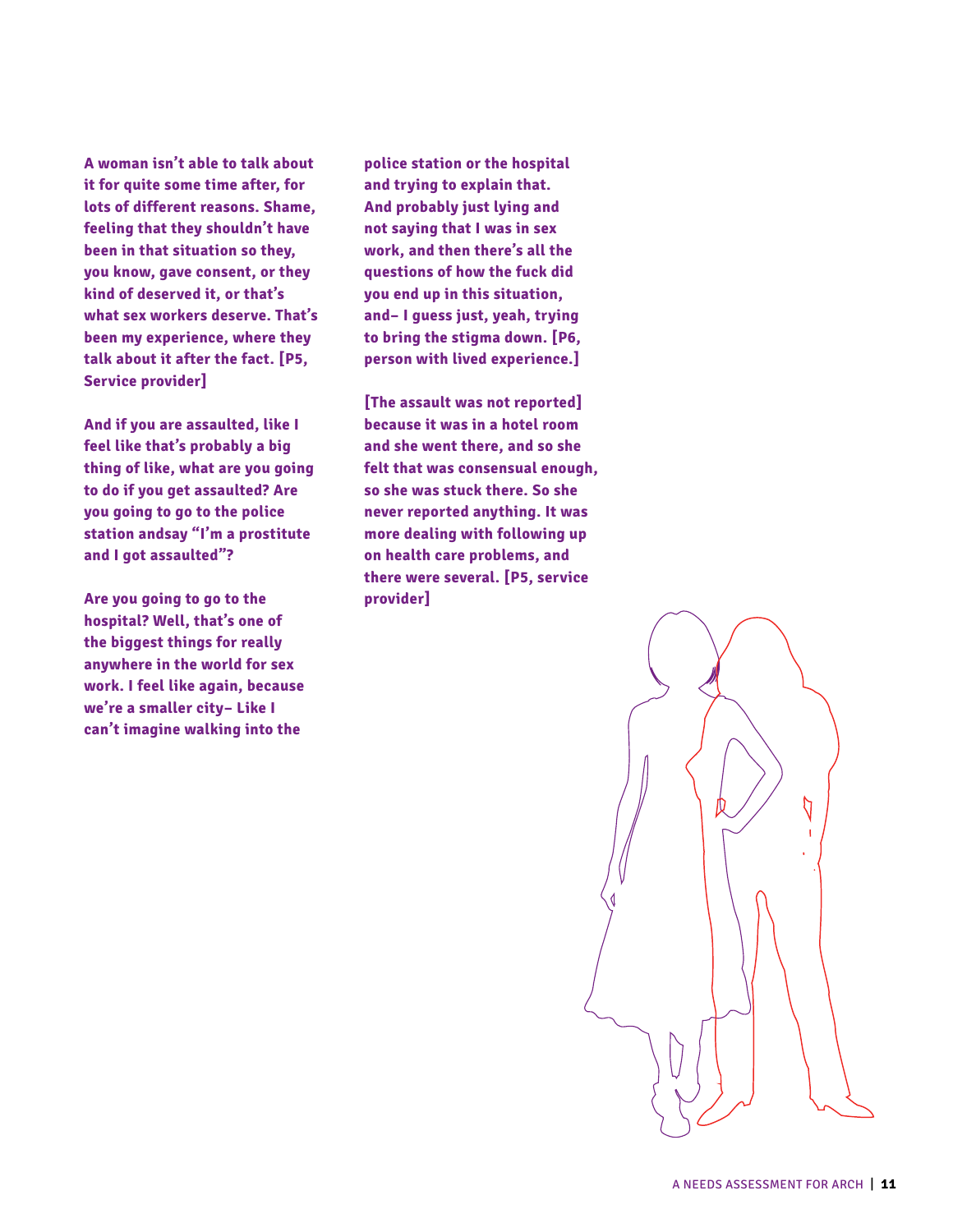## Lack of awareness about sex work

pproximately half of the respondents reported that there is a general<br>lack of awareness of sex work that takes place in Guelph. This lack of<br>awareness exists among the general community, service providers, are<br>sox workers lack of awareness of sex work that takes place in Guelph. This lack of awareness exists among the general community, service providers, and sex workers themselves. Service provider respondents reported that because other service providers are not aware of sex work, they may not think to ask or discuss certain risks with clients, or offer services/resources that may be helpful to them. Similarly, not all sex workers conceptualize sex work in the same way and may not identify with the term "sex work."

In Kitchener or Cambridge, I feel like there's more of a, there's like a louder subculture or something. Where here it's so underground, and maybe part of that is the service providers aren't asking, or aren't putting services out there, where in other cities I feel like there's been more of an initiative to reach out to the invisible populations and get them to speak out and share. Where here we haven't done that. [P5, service provider.]

When it comes to sex work is that I think that a lot of people just think that<br>it doesn't exist. So I think awareness is like the biggest most important thing.<br>Because I think probably there's girls who are, you know, trad When it comes to sex work is that I think that a lot of people just think that it doesn't exist. So I think awareness is like the biggest most important thing. rent or whatever and they don't even really realize that they're sex workers and that they might need services.

[P2, person with lived experience]



**"**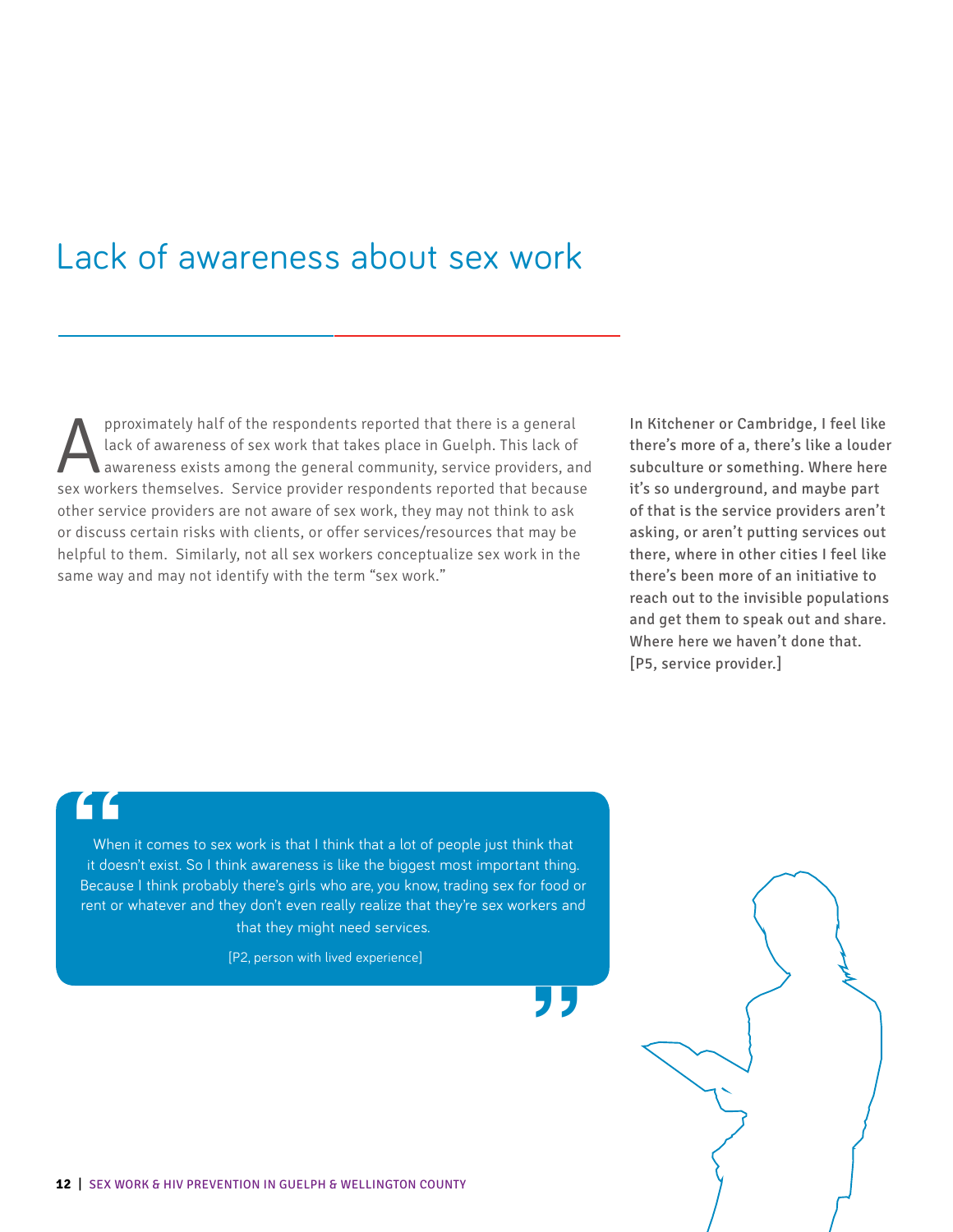# Improving programs & services

 The following key issues were highlighted by participants as potentially being useful in increasing the accessibility and uptake of HIV prevention and sexual health resources among sex workers in Guelph and Wellington County.

## Access to condoms & other safer sex or harm reduction supplies

When asked whether there is<br>to sexual health services<br>or HIV provention resources (such as a need to improve access to sexual health services or HIV prevention resources (such as condoms, HIV testing, or information about HIV), participants reported several ways in which access could be improved. For example, most participants noted that they wished there was greater accessibility to services downtown (including HIV & harm reduction services and HIV testing locations). The participants below explain that services provided in less centralized locations are difficult for sex workers to access:

> **So just to say that girl that's maybe at a really low point in her life servicing for her addiction, how is she supposed to get out there [to the sexual health clinic]? Is she going to go out there? That far? That's not an area that's serviceable to that. And especially that's where you are getting the condoms and all of those things, how is that servicing that client base? Yeah, it needs to be where that need is.[ P7, person with lived experience]**

**The location [is a barrier], definitely. So that would require a bus. And that would require three dollars to take a bus, plus to get home, plus to figure out how to use the bus. So, barrier. [P9, service provider]**

Of equal importance to having services available downtown was the need to make services/resources accessible 24/7. In particular, the need for harm reduction supplies and condoms around the clock was of importance:

**1** have relapsed in the past. And I<br>
know what that looks like for me.<br>
And I need to know that I can have I have relapsed in the past. And I know what that looks like for me. clean needles. I need to know that I can relapse safely. And if that means going out on the street, and working...I need to know I can do that safely too. And I need to know that that guy out there is going to be treated safely by me because I have the access in the community and it doesn't matter what time of day it is. That's the thing. We need something 24/7 because...

> I: Right and that doesn't exist anywhere.

P: No. Addiction and street work and HIV just does not have a time frame.

[P1, person with lived experience]

**"**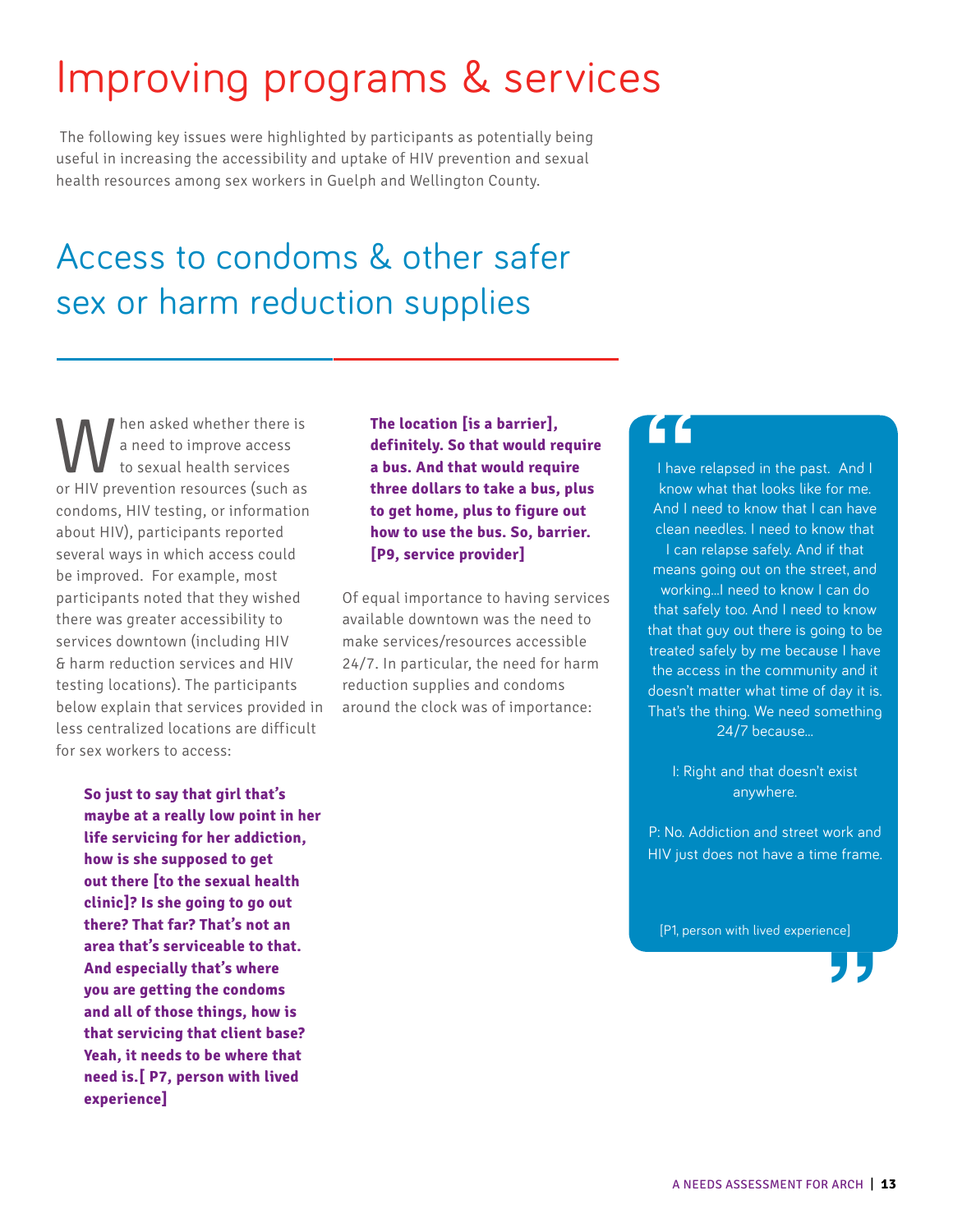The participants also conveyed<br>the need for quality discussions<br>between sex workers and<br>service providers. As was mentioned he participants also conveyed the need for quality discussions between sex workers and earlier, because of stigma and a lack of understanding/awareness of sex work, honest and open conversations about this topic do not often happen. An initial judgmental response can shut down conversations from moving forward. Several sex workers reported a need to have honest and open conversations and safe spaces to speak where they are not judged:

**1** don't think there's enough out there<br>because there's, you know, there's<br>not really anywhere you can go and I don't think there's enough out there because there's, you know, there's feel comfortable to talk to someone. Or when you do find someone you think is going to not judge you…next thing you know, you're getting the looks like "oh my god, you know", like judgmental things and I don't think that's right at all. …The women, need to have places like that so they can start learning more about how to feel comfortable about discussing things and you know, stuff like that. And quite frankly, there's not really anything out there. [P4, Person with lived experience]

[P4, person with lived experience]

However, how to best foster these kinds of honest conversations (apart from removing stigma) was somewhat disputed. The participants had various ideas about how conversations about sex work could best be facilitated.

The service providers reported that most disclosures of sex work, as well as disclosures of sexual assaults, took place only after a trusted relationship had developed. Women with lived experience were unlikely to disclose this personal information until she had reason to believe she will not be judged. However, the question of how a service provider could open up these conversations was somewhat disputed. One service provider suggested that it might be helpful to simply ask if the client has engaged in sex work, and that, if done respectfully, it can give the client the freedom and permission to speak about her experiences. Another service provider found that by displaying posters or using social media to display a supportive, nonjudgmental orientation towards sex work opened the door for disclosures and open conversations. One person with lived experience also cited the latter example as being beneficial.

**14** | SEX WORK & HIV PREVENTION IN GUELPH & WELLINGTON COUNTY Overall, when it came to improving service delivery, the participants most strongly cited the need for the reduction of stigma. However, there were indeed opportunities to improve access to condoms and HIV prevention resources by, for example, making services more accessible downtown and through anonymous means.

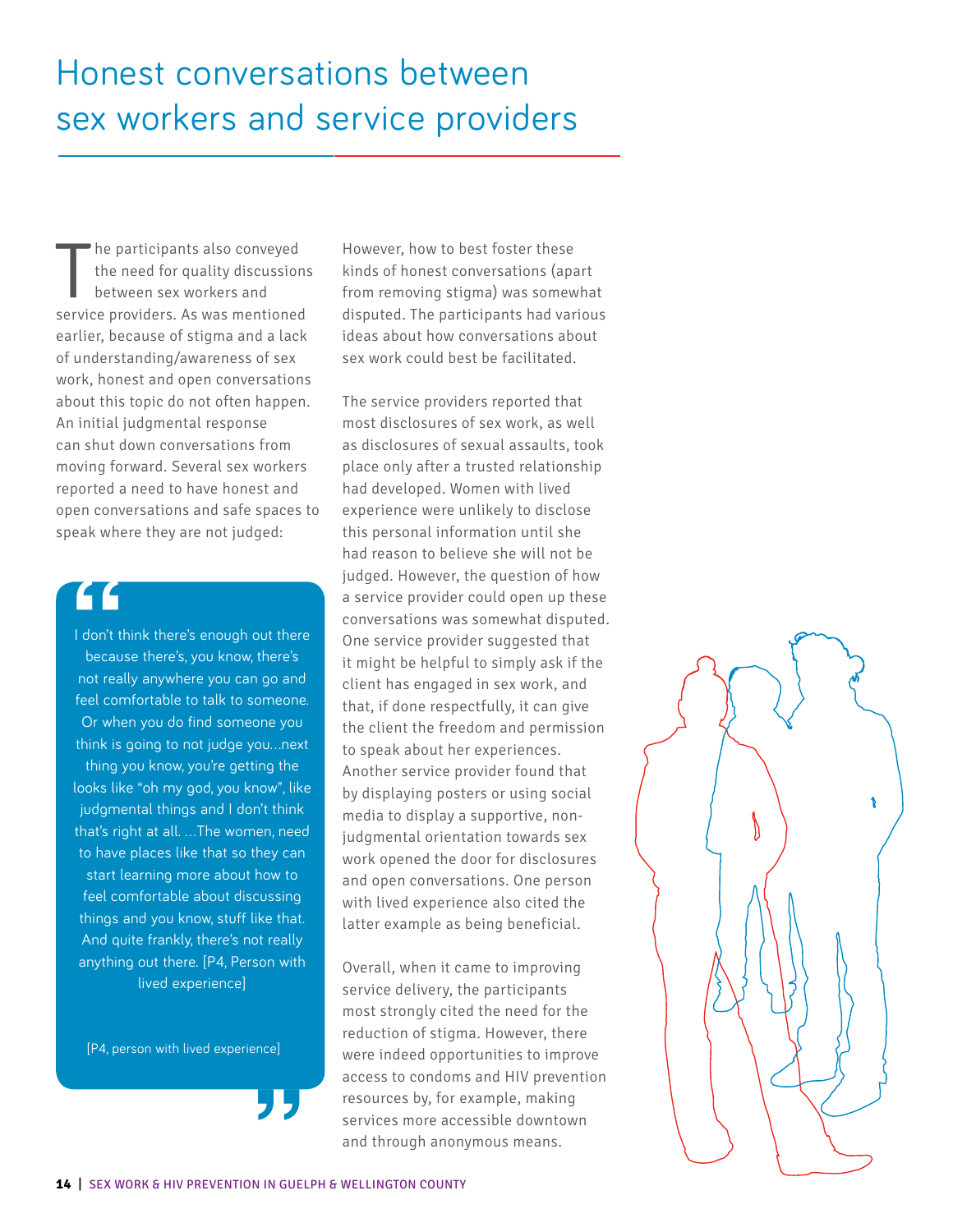# New programming ideas

Participants were given the opportunity to suggest how ARCH might overcome some of the barriers mentioned earlier and provide better sexual health services to sex workers. While the solutions provided were not always consistent, some very clear themes emerged.

## Support groups & drop-ins

ost of the participants suggested that they would like to see support<br>
or have previously engaged in sex work. For two of the participants<br>
with lived experience who had exited sex work, support around how to engage groups or drop-in centres that are specific to women who are currently, or have previously engaged in sex work. For two of the participants with lived experience who had exited sex work, support around how to engage in new romantic or sexual relationships was of interest. Four sex workers and one service provider said that they would like to see a support group or dropin group for sex workers, although it was often acknowledged that it may be difficult to attract participants, given the presence of stigma, shame, and lack of identification among sex workers with that particular label.

## Education

**Participants felt that social service providers, health care providers and police would benefit from education on topics specific to sex work, but also related issues such as Hepatitis C, HIV, Harm Reduction and post-<br>exp** police would benefit from education on topics specific to sex work, but also related issues such as Hepatitis C, HIV, Harm Reduction and postexposure prophylaxis (PEP). The participants felt that sex workers could also use more information on condom use, HIV, sexually transmitted infections (STIs), sexual assault, and how to be physically safe while engaging in sex work. Two participants suggested that they would like to see information booklets that provided information that would be specifically directed to sex workers, for example on sexual assault or how to stay physically safe. One participant with lived experience referred to some of the resources provided in the literature review, (by POWER for instance) but said that local information (and in a smaller amount) would be more helpful.

It is also worth noting that the participants were specifically asked about whether or not they were familiar with PEP. Very few participants were aware of PEP, what it was or how to access it. Providing more information about this medication may also be valuable.

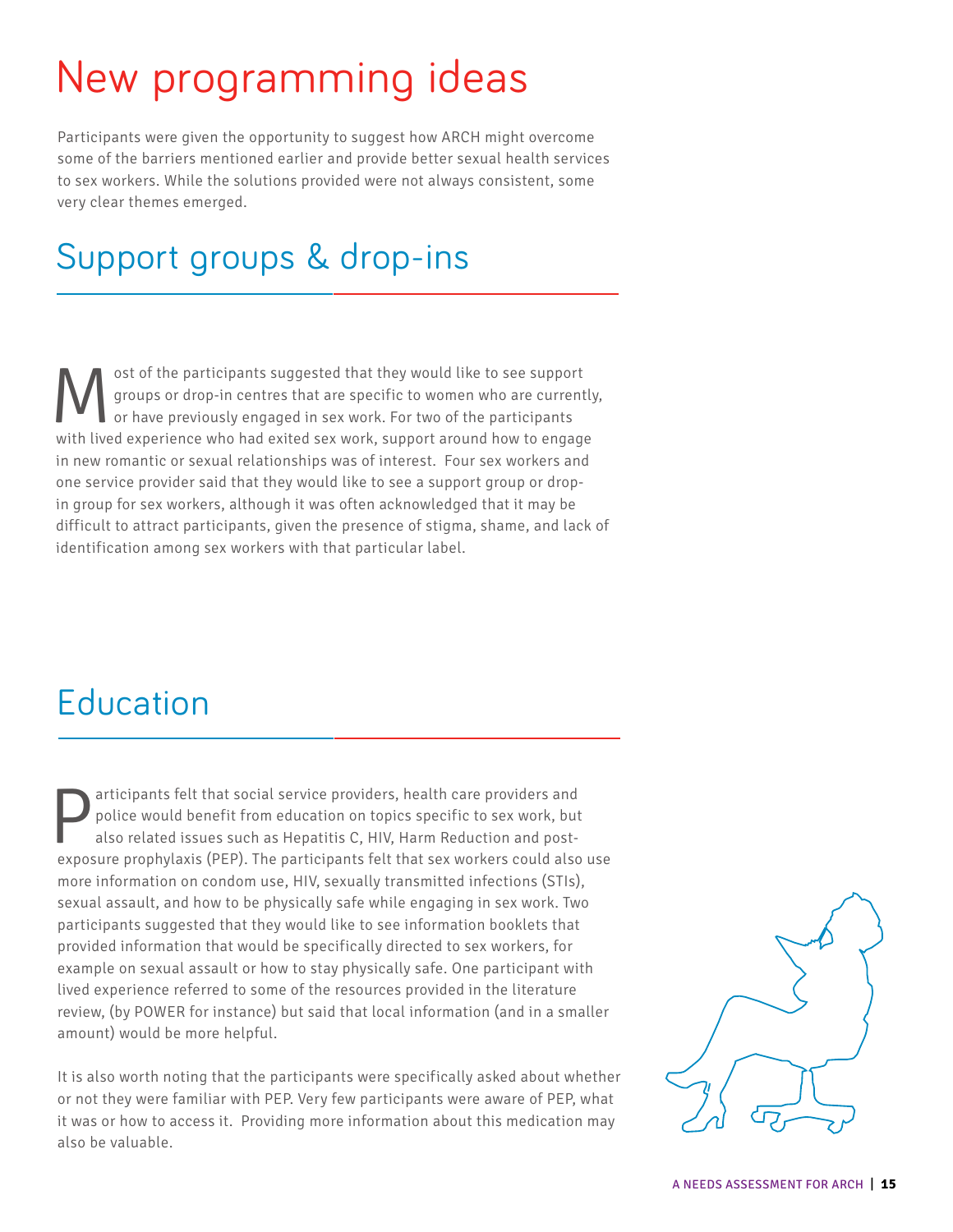## Outreach in strip clubs

 $\overline{\mathbf{I}}$ n many of the interviews, the participants discussed the importance of providing education and outreach through strip clubs, and to a lesser extent, massage parlours. Outreach could include, for example, providing education to sex workers (about HIV & STIs, HIV testing and available resources), providing education to management, and laying out resources (such as posters, business cards, condoms, or pamphlets.) The participant below provides one example:

> **P: Most of the sex workers in Guelph probably work at [the local strip club]…it would makes sense that there's like a pile of business cards. Even for them to know that there's counselling available.**

> **I: Yeah! Do you think that would be possible?**

> **P: I think so…I don't see why, like in the corner, there couldn't be like a pile of whatever. [P3, Person with lived experience.]**

A few participants, such as the one above, felt that this was a possibility, arguing that the management of said venues would want to make sure that their employees are using condoms and preventing the spread of HIV. However, most of the participants argued that there would be significant barriers to conducting any type of outreach in a strip club or other venue.

For example, as was mentioned earlier, because of the criminalization of prostitution, proprietors of strip clubs wish to avoid giving the impression that sex work takes place at their venue:

**The owners and the staff at that place are just so uneducated. …I think that they…I think they think that if they put condoms out, that they would get in shit with the police or something. …Because well if there's condoms here then obviously there's illegal prostitution happening. [P2, Person with lived experience.]**

**I don't think any of that [condoms, lube or other resources] was available there as far as I know. But I mean, I don't know if they could provide condoms because obviously there's signs everywhere saying that like, prostitution is illegal and obviously that goes on there but there's signs that are saying that it can't. So I think if condoms were provided then [the club] might be able to be held accountable for encouraging prostitution. [P3, Person with lived experience.]**

Two service providers, including the one cited below, had made unsuccessful attempts in the past to distribute condoms and harm reduction resources to a local strip club, by partnering with clients who were also dancers or people who were otherwise associated with the strip club:

> **I talked to some of them [dancers] about getting access in to provide harm reduction stuff there and, [one dancer] she spoke about resistance from different levels, actually, some of the girls and some of the management. But then– So, yeah. From what I hear that, it's not readily available and definitely not free and definitely not accessible all over the place. [P5, service provider]**

Despite the challenges, there seemed to be sufficient interest in finding ways to overcome the barriers and provide some type of outreach in strip clubs:

**18**<br>
...It's [sex wo<br>
it's gonna l<br>
People ar …It's [sex work is] going to happen, it's gonna happen. It's like drugs. People are going to use drugs, regardless if you overtax it or anything. People are going to do what they're going to do. It's gonna happen. And then again, how do you make it safe? How do you make needles accessible even though they're not allowed to do needles, right? Things like that.

[P7, person with lived experience]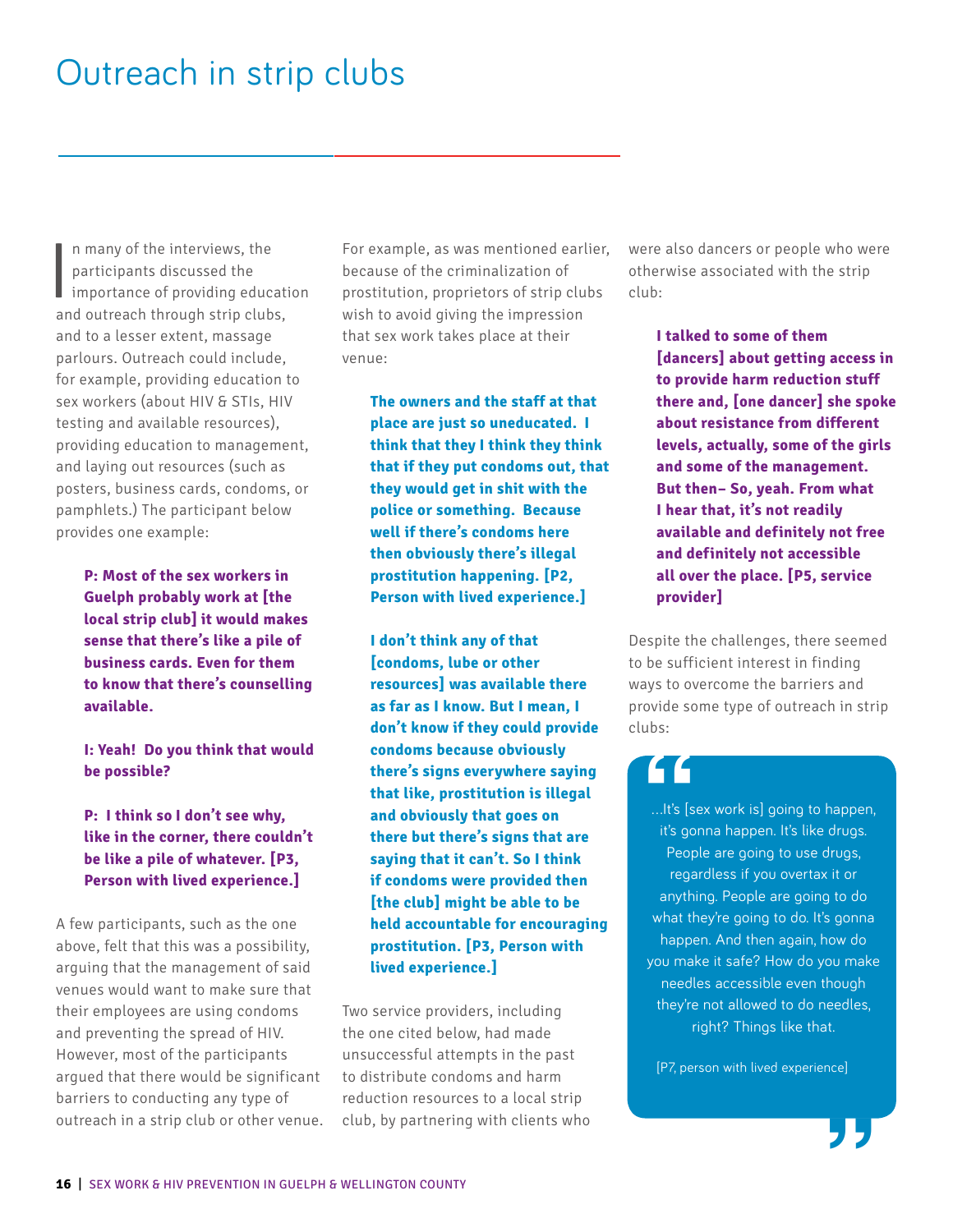## Peer outreach

The interview questions in<br>this survey specifically asked<br>participants about what they<br>thought of the idea of peer outreach he interview questions in this survey specifically asked participants about what they work (among sex workers). This idea was very well supported by the respondents, especially the participants with lived experience, who reported that peers are easier to relate to, they are more likely to trust a peer, they are more likely to feel supported and understood by a peer, and that peers could potentially provide support (through a support group) or could bring materials inside strip clubs to other sex workers in strip clubs/massage parlours.

As much as somebody who's gone to school or university to help people, as much as they can have the information or the understanding of how your brain works or your emotions or whatever, somebody who's lived through it is always going to have a more personal insight. Maybe not a better one, but a more personal insight, and the person living it currently is probably going to value their opinion and their information more.

[P6, person with lived experience]

**"**

The idea was also supported by the service providers, even though two reported having tried (unsuccessfully) to utilize peers to help distribute supplies to other dancers in strip clubs. All of the service providers believed that peers would be important in the goal of providing outreach or support to sex workers, regardless of the difficulties. One service provider, below, describes the effectiveness of using peers among hard-to-reach populations:

**I still think it's a difficult population to reach. But I don't think it's impossible because the drug using community is also a difficult population to reach. All you need is one or two sex workers willing to work with you, to get you to reach that population, because peers is where it's at. That's the only way that you get people to trust you, right? So if we had a couple of dancers at [the local strip club] who were willing to help, and then a couple of girls that were street workers that were willing to help, then. [P10, Service provider.] a difficult population to reach.** particular, sex workers) are important.<br>
As much as somebody who's gone<br>
to school or university to help<br> **18 you, to get you to reach that**<br> **18 you, to get you to reach that**<br> **18 you,** 

While complicated, it was very important to the respondents that women who work in strip clubs are provided with the resources that they need, and the overall message from the interviews was that, while problematic, finding some way to serve that population is important. However, providing greater education to service providers may also help to reduce stigma and increase awareness - other goals that were identified as important by the participants. Based on the discussion around support groups, drop-ins, and peer networks, the participants implied that addressing mental health needs and creating spaces just for women (in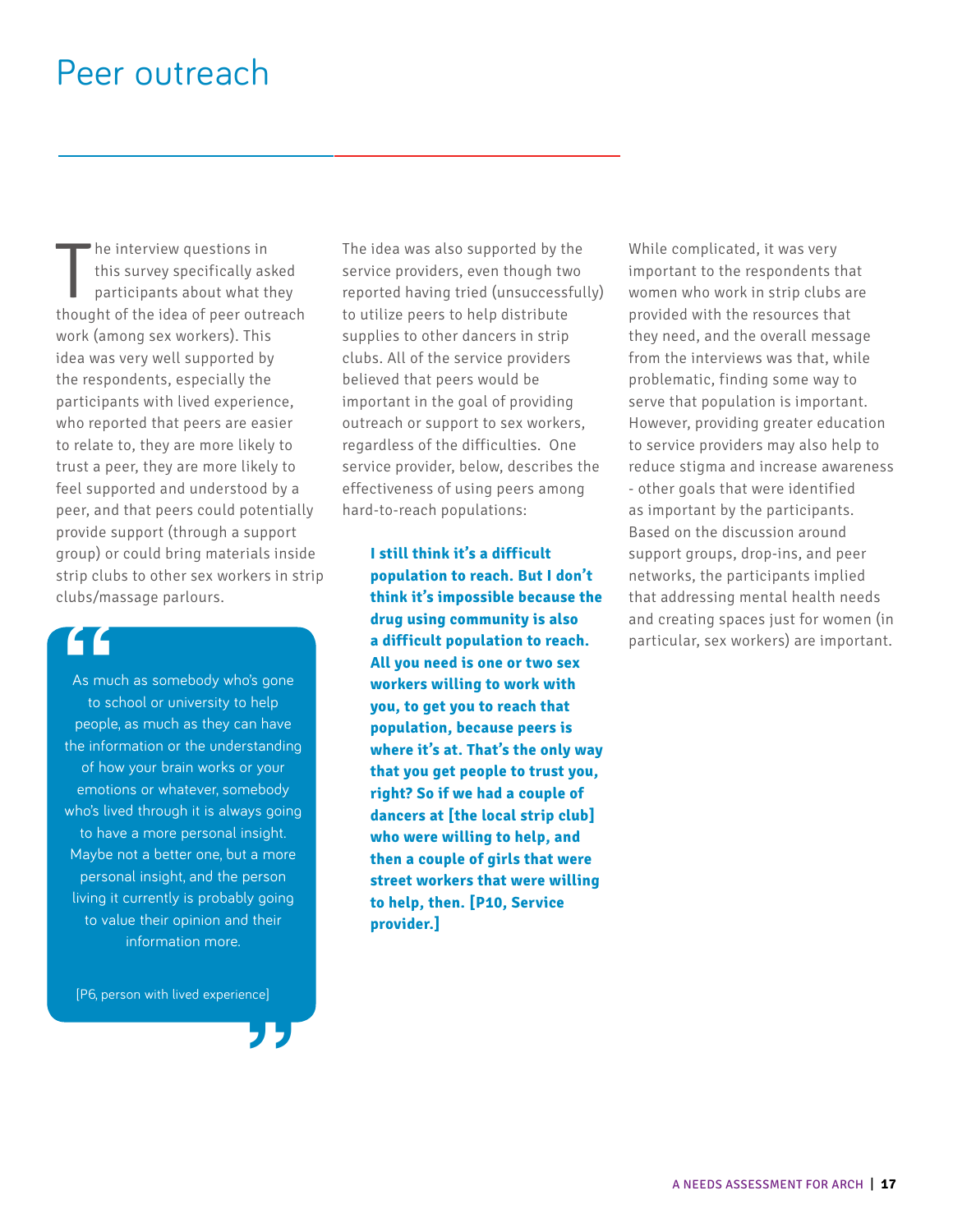# Conclusions

The lives of sex workers are intertwined with other<br>needs that complicate one's ability to negotiate<br>condom use and access services. Sex workers who<br>are most vulnerable seem to be those who are negatively he lives of sex workers are intertwined with other needs that complicate one's ability to negotiate condom use and access services. Sex workers who affected by the social determinants of health, such as those who lack access to affordable housing and a sustainable food source, and/or those who are impacted by addiction. Urgent needs may take priority over the longer-term risks of acquiring HIV or another STI. However, individual decisions are also influenced by structural factors that affect power dynamics between sex workers and johns. The criminalization of sex work negatively influences this dynamic by, for example, preventing sex workers from carrying their own condoms in strip clubs.

Unfortunately, being affected by addiction, poverty or homelessness also seems to be further grounds for stigma, experienced within the social services or health care sectors. This can generate barriers to health care (including mental health services) but also pose further barriers to social services that might help to fulfill some of those gaps (such as financial services, housing, or employment services). It is difficult to overstate the impact that stigma has on the participants' ability to access quality health care, their willingness to access services, and their ability to have open, honest conversations about risks and needs – including those specific to sex work.

Unfortunately ARCH may not be able to address some of the biggest threats to the health of sex workers in the community. The legal concern, for example, is beyond its scope. So is the community's lack of affordable housing. However, there are some clear potential goals that may be applicable to ARCH or other community organizations. Among them for consideration are:

► Challenge stigma, among health care workers (triage, nurses, doctors) and social service providers.

- ► Cultivate a greater awareness of sex work in Guelph & Wellington County among service providers, including the needs, challenges and risks faced by sex workers.
- ► Support service providers and health care workers in their ability to have honest, open conversations with clients/patients about sex work in ways that are nonjudgmental and well informed.
- ► Provide specific informational resources for sex workers (that is relevant to the local community) on HIV, Hep C, STIs, available resources, mental health and physical safety issues, (including sexual assault) and PEP.
- ► Provide information that is specific to youth.
- ► Consider opportunities to collaborate with other community partners (police, Guelph General Hospital) to improve the ability of sex workers to report sexual assaults.
- ► Cultivate new partnerships with venues or utilize peer networks to investigate the possibility of providing resources/conducting outreach in strip clubs.
- ► Generate greater awareness of ARCH's existing services and other sexual health services in the community. For example, promote HIV rapid anonymous HIV testing at ARCH, the new location of Public Health's Sexual Health clinic, the availability of the condom dispensers downtown, and the fact that condoms & lube may be accessed anonymously in the reception area at ARCH.
- ► Continue to seek out the possibility of improving access to condoms, harm reduction supplies and other resources (such as providing resources that can be accessed downtown, 24/7 and anonymously.)
- $\triangleright$  Provide opportunities to support the mental health needs of sex workers – specifically, women. (For example, through drop-ins and support groups and/or through fostering the development of peer networks.)